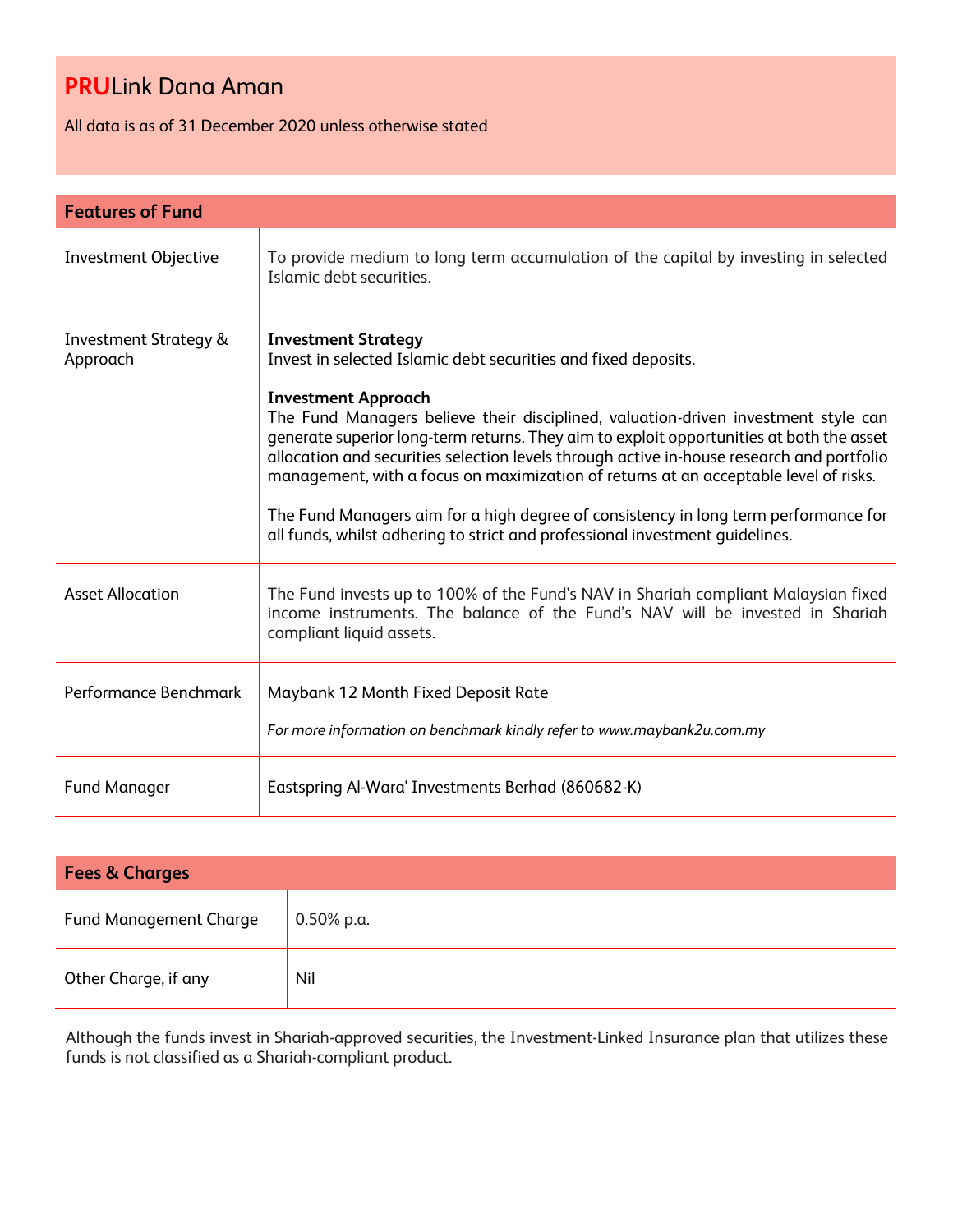All data is as of 31 December 2020 unless otherwise stated

## **Fund Performance**



**PRU**Link Dana Aman Vs. 12 Month Maybank Tier 1 Fixed Deposit Rate

**Notice: The graphs are included for illustrative purposes only. Past performance of the fund is not an indication of its future performance**

| Year | <b>Actual Performance</b><br><b>PRULink Dana Aman</b> | <b>Benchmark</b><br><b>Maybank 12 Month Fixed Deposit Rate</b> |
|------|-------------------------------------------------------|----------------------------------------------------------------|
| 2011 | 5.18%                                                 | 3.04%                                                          |
| 2012 | 5.34%                                                 | 3.15%                                                          |
| 2013 | 1.18%                                                 | 3.15%                                                          |
| 2014 | 3.95%                                                 | 3.22%                                                          |
| 2015 | 3.54%                                                 | 3.30%                                                          |
| 2016 | 4.27%                                                 | 3.21%                                                          |
| 2017 | 4.34%                                                 | 3.10%                                                          |
| 2018 | 4.35%                                                 | 3.34%                                                          |
| 2019 | 8.84%                                                 | 3.18%                                                          |
| 2020 | 5.40%                                                 | 2.22%                                                          |

*Sources: Lipper IM and Bloomberg, 31 December 2020*

Notice: Past performance is not an indication of its future performance. This is strictly the performance of the investment/underlying funds, and not the returns earned on the actual premiums paid of the investment-linked insurance product.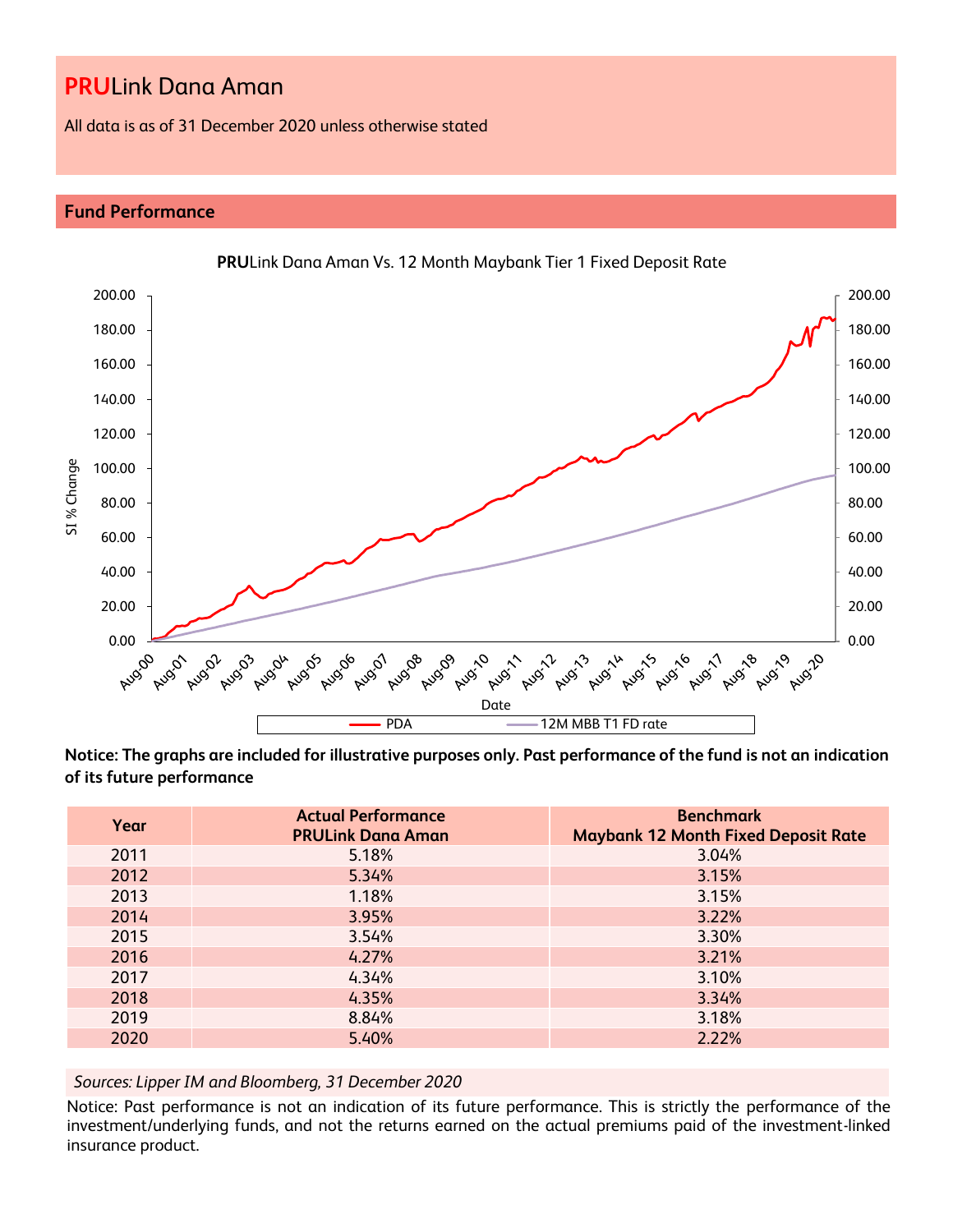All data is as of 31 December 2020 unless otherwise stated

Basis of calculation of past performance:

$$
= \left(\frac{Net\text{ Asset Value for Year }n}{Net\text{ Asset Value for Year }n-1}-1\right)\%
$$

### **Investment Risks**

**Please refer to the Appendix 2 for the detailed Investment Risks listing below by order of importance:**

- (A) Interest Rate Risk
- (B) Credit / Default Risk
- (C) Liquidity Risk
- (D) Market Risk
- (E) Issuer Risk
- (F) Reclassification of Shariah Status Risk
- (G) Country Risk
- (H) Risk of Non-Compliance
- (I) Concentration Risk
- (J) Management Company Risk
- (K) Inflation Risk
- (L) Investment Managers' Risk

#### **Risk Management**

#### **Forecasting Risk**

Potential risks are taken into consideration in the process of sector allocation and stock selection based on analysis on various key factors such as economic conditions, liquidity, qualitative and quantitative aspects of the securities.

### **System Control**

Risk parameters are set internally for each fund, depending on client's risk profile. These risk parameters include limits of issuer bet, group issuer, sector rating and issue size of the securities held in the portfolio.

A front-end office system is in place to monitor portfolio risks, serving as an auto filter for any limitations or breaches.